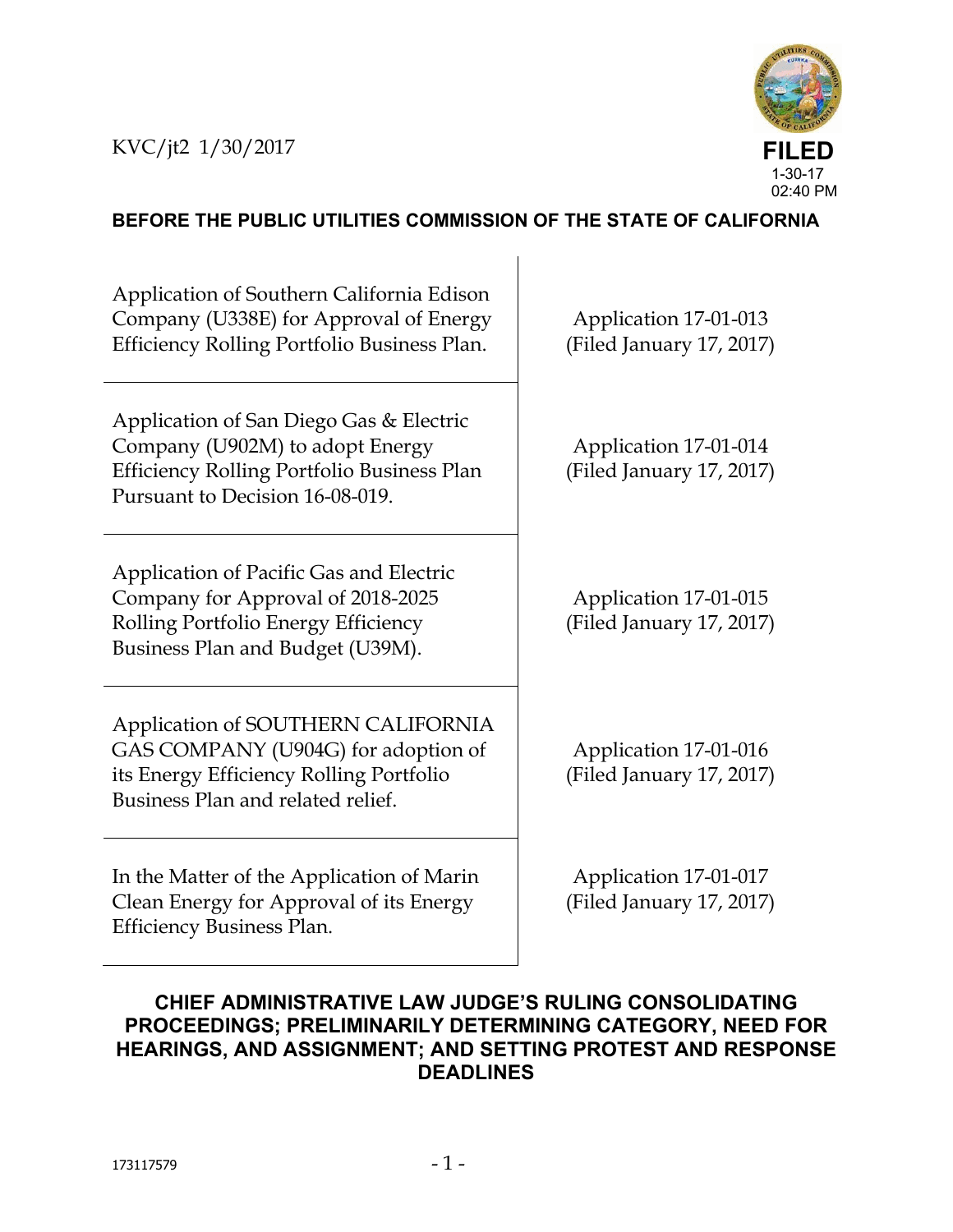This ruling consolidates the above-listed proceedings for purposes of administrative efficiency in considering the applications of the energy efficiency program administrators for their business plans as ordered in Decision 16-08-019.

The Commission will confirm the preliminary determination of the categorization of these applications at its February 9, 2017 business meeting, but in the meantime, parties are notified that the preliminary determination is that this is a ratesetting proceeding with hearings necessary.

This proceeding is assigned to Commissioner Carla J. Peterman and Administrative Law Judges Julie A. Fitch and Valerie U. Kao.

In addition to the above-listed applications, three motions for regional energy network (REN) business plan proposals have been filed, as previously directed by ruling in Rulemaking (R.) 13-11-005, by the Association of Bay Area Governments on behalf of the San Francisco Bay Area REN, by the County of Los Angeles on behalf of the Southern California REN, and by Ventura County on behalf of the Tri-County REN.

To facilitate comprehensive review of all eight of the business plan filings, this ruling sets a single deadline of February 21, 2017 by which parties may file and serve protests or responses to the applications and/or responses to the REN motions. Replies to protests or responses to the applications and/or responses to the motions from RENs shall be filed and served no later than March 6, 2017.

A prehearing conference will be scheduled by separate ruling in the future. **IT IS RULED** that:

1. Applications (A.) 17-01-013, A.17-01-014, A.17-01-015, A.17-01-016, and A.17-01-017 are consolidated.

2. This application is preliminarily determined to be a ratesetting proceeding with hearings necessary.

 $-2-$